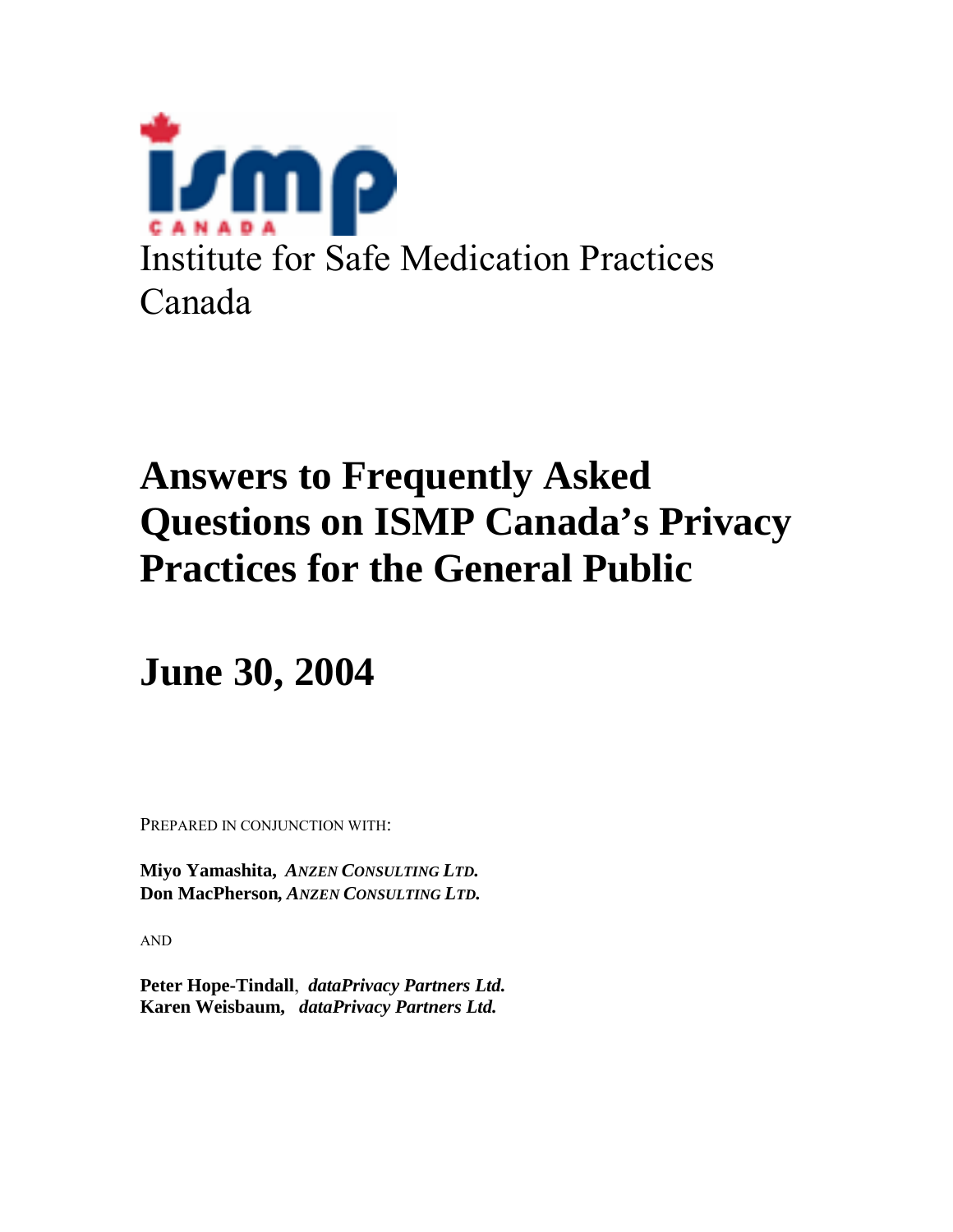# **Table of Contents**

- **1. [WHAT IS ISMP](#page-2-0) CANADA?**
- **2. [WHAT IS A MEDICATION INCIDENT OR ERROR?](#page-2-0)**
- **3. HOW DOES ISMP [CANADA HELP PREVENT MEDICATION ERRORS?](#page-2-0)**
- **4. WHAT DOES ISMP [CANADA DO WITH THE INFORMATION IT](#page-2-0)  COLLECTS?**
- **5. WHY DOES ISMP [CANADA COLLECT INFORMATION?](#page-3-0)**
- **6. WHERE DOES ISMP [CANADA GET ITS INFORMATION?](#page-3-0)**
- **7. [WHY DO HEALTHCARE PRACTITIONERS \(NURSES, FAMILY](#page-4-0)  PHYSICIANS, HEALTHCARE INSTITUTIONS, ETC.) PROVIDE ISMP CANADA WITH INFORMATION ON MEDICATION ERRORS?**
- **8. [WHAT TYPES OF INFORMATION DO HEALTHCARE PRACTITIONERS](#page-4-0)  SHARE WITH ISMP CANADA?**
- **9. DOES ISMP CANADA COLLECT PATIENT IDENTIFIABLE [INFORMATION RELATED TO PREVENTABLE ADVERSE DRUG EVENTS,](#page-5-0) SUCH AS NAME, ADDRESS, OR POSTAL CODE?**
- **10. HOW DOES ISMP CANADA PROTECT INFORMATION THAT SOMEONE [MIGHT BE ABLE TO USE TO IDENTIFY AN INDIVIDUAL?](#page-5-0)**
- **11. WHAT ABOUT HEALTHCARE PRACTITIONERS AND OTHER [INDIVIDUALS WHO REPORT MEDICATION INCIDENTS? DO YOU](#page-5-0)  COLLECT THEIR CONTACT INFORMATION?**
- **12. [WHAT INFORMATION DO YOU COLLECT ABOUT ME FROM MY](#page-6-0)  DOCTOR'S OFFICE?**
- **13. [WHAT IF I DO NOT WANT MY HEALTHCARE PRACTITIONER TO](#page-6-0)  DISCLOSE INFORMATION ABOUT A PREVENTABLE ADVERSE DRUG EVENT TO ISMP CANADA?**
- **14. CAN I SEE THE INFORMATION ISMP CANADA HAS ABOUT ME OR [RELATING TO A SPECIFIC PREVENTABLE ADVERSE DRUG EVENT I](#page-6-0) EXPERIENCED?**
- **15. HOW DOES ISMP [CANADA PROTECT MY INFORMATION?](#page-6-0)**
- **16. DOES ISMP [CANADA SELL THE INFORMATION IT RECEIVES?](#page-7-0)**
- **17. HOW LONG DOES ISMP [CANADA KEEP INFORMATION?](#page-7-0)**
- **18. IF I HAVE QUESTIONS ABOUT ISMP CANADA'S HANDLING OF MY [INFORMATION, WHOM CAN I ASK?](#page-7-0)**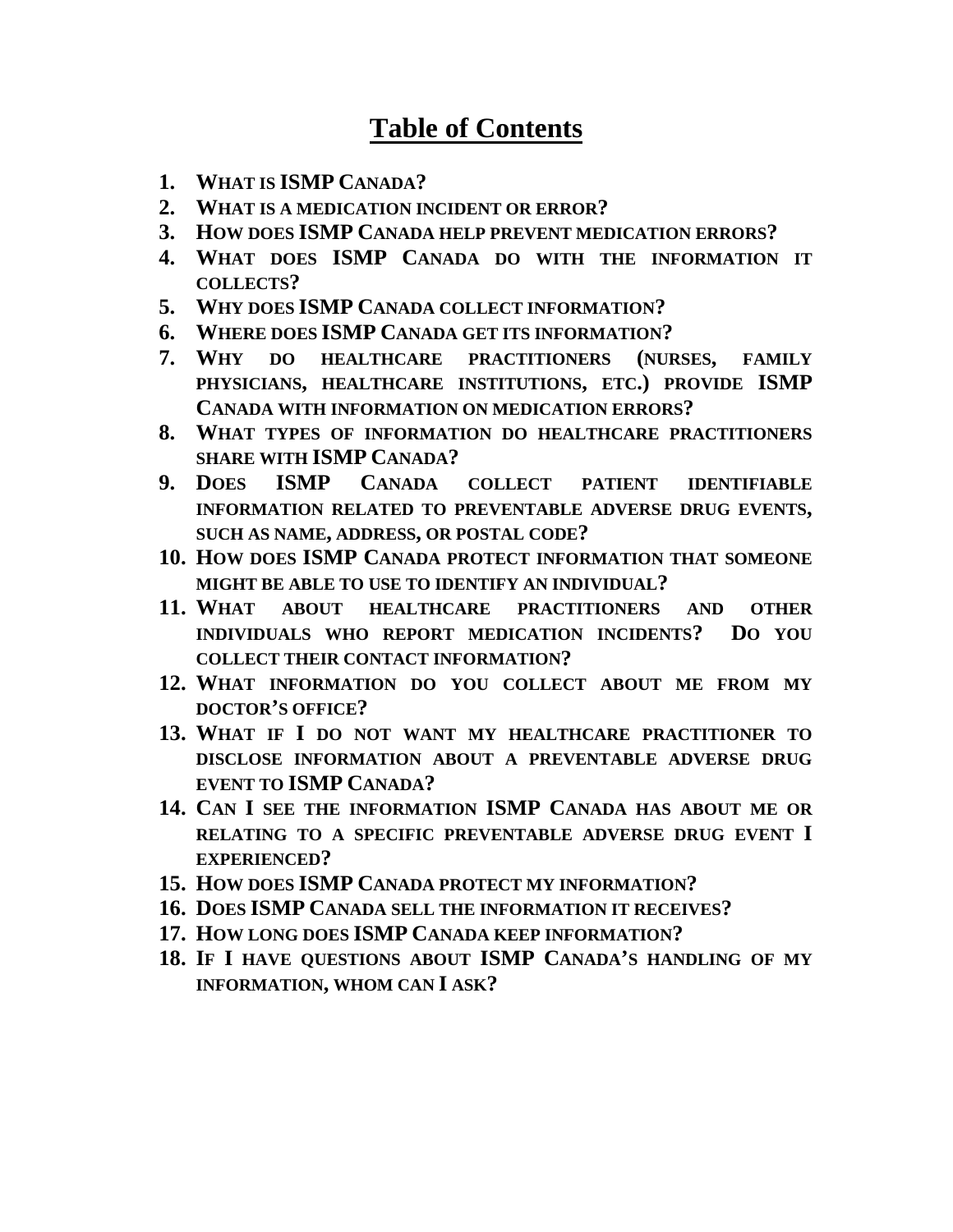# <span id="page-2-0"></span>**1. What is ISMP Canada?**

 $\overline{a}$ 

The Institute for Safe Medication Practices Canada (ISMP Canada) is an independent, non-profit agency established to collect and analyze medication incident reports and the development of recommendations for the enhancement of patient safety. Like its sister organization, the Institute for Safe Medication Practices in the United States, ISMP Canada intends to serve as a national resource for promoting safe medication practices throughout the healthcare community in Canada.

# **2. What is a medication incident or error?**

A medication incident or error is any preventable event that may cause or lead to inappropriate medication use or patient harm from medication, while the medication is in the control of the healthcare practitioners, patient, or consumer. Such events may be related to professional practice, healthcare products, procedures, and systems including: prescribing; order communication; product labelling, packaging and nomenclature; compounding; dispensing; distribution; administration; education; monitoring; and use.<sup>1</sup> Adverse medication incidents are the second most prevalent type of adverse medical event, which affected 7.5 percent of all patients admitted to hospital in 2000.<sup>2</sup>

# **3. How does ISMP Canada help prevent medication errors?**

ISMP Canada is committed to the safe use of medications through improvement in drug distribution (institution and community), naming, packaging, labelling, computer program design and drug delivery system design. The Institute works collaboratively with healthcare practitioners and institutions, schools, professional organizations, the pharmaceutical industry, and regulatory and government agencies to provide education about preventable adverse drug events and their prevention.

# **4. What does ISMP Canada do with the information it collects?**

ISMP Canada's data holdings are used to aid healthcare practitioners and institutions, the pharmaceutical industry, and government and regulatory agencies in preventing future medication incidents. For example, ISMP Canada's data holdings are used to:

<sup>&</sup>lt;sup>1</sup> National Coordinating Council for Medication Error Reporting and Prevention definition; available at: http://www.nccmerp.org/aboutMedErrors.html. 2 Baker GR, Norton PG, Flintoft V, Blais R, Brown A, Cox J, et al. *The Canadian Adverse Events* 

*Study: the incidence of adverse events among hospital patients in Canada*. *CMAJ* 2004;170(11):1678-86. Available at: http://www.cmaj.ca/cgi/content/full/170/11/1678.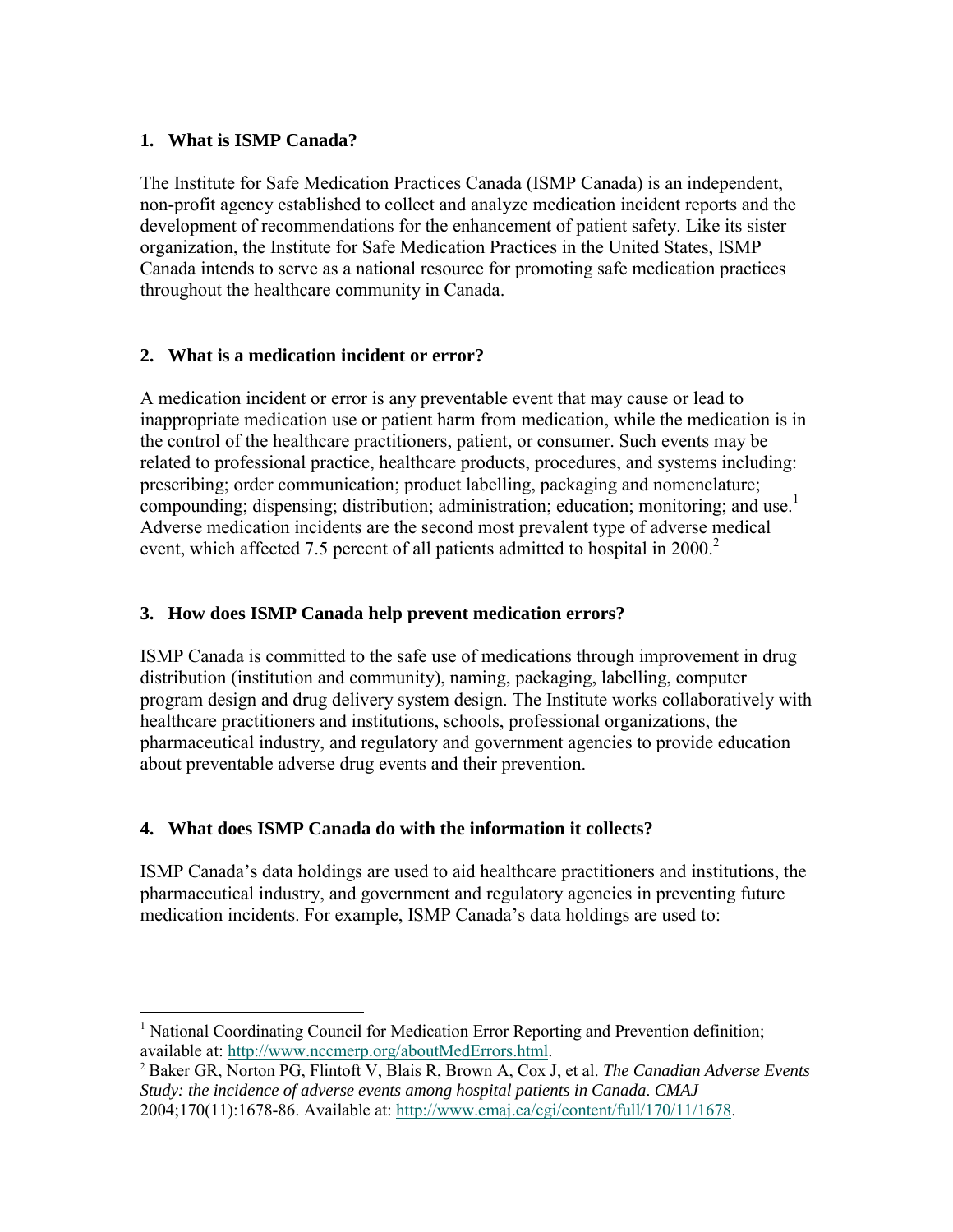- <span id="page-3-0"></span>• Develop monthly medication safety alerts that describe, for example, problems with titrating drug doses or the link between first-dose delays of anticoagulants and antibiotics and patient morbidity or mortality.
- Develop monthly articles on safe medication practices for hospitals, including information on the patient's role in safe medication use and benchmarking medication incident rates.
- Understand the cost of preventable adverse drug events and make comparisons among reporting institutions to develop best practices to prevent similar medication incidents.

# **5. Why does ISMP Canada collect information?**

ISMP Canada collects information from healthcare institutions and practitioners to achieve the following purposes:

- To make recommendations to reduce the probability that preventable adverse medication events will happen again;
- To publish and disseminate information to the healthcare community and practitioners through efficient electronic means in order to promote safe medication use and strategies for reduction of error-induced injury in Canada;
- To participate in cooperative programs with professional organizations in Canada in providing education about preventable adverse drug events and their prevention;
- To act as consultants, upon request, to institutions and other healthcare organizations on safe medication use;
- To develop educational and quality improvement assessment tools for healthcare practitioners and institutions;
- To establish and maintain a strong partnership with its sister organization, the Institute for Safe Medication Practices in the United States, and other international, national and provincial patient safety initiatives, where appropriate; and
- To provide educational programs for university and health professional constituents.

# **6. Where does ISMP Canada get its information?**

ISMP Canada receives information voluntarily on preventable adverse drug events from individual healthcare practitioners and institutions, via telephone, email, mail, fax, a webbased reporting function, and, occasionally, and through in-person conversations.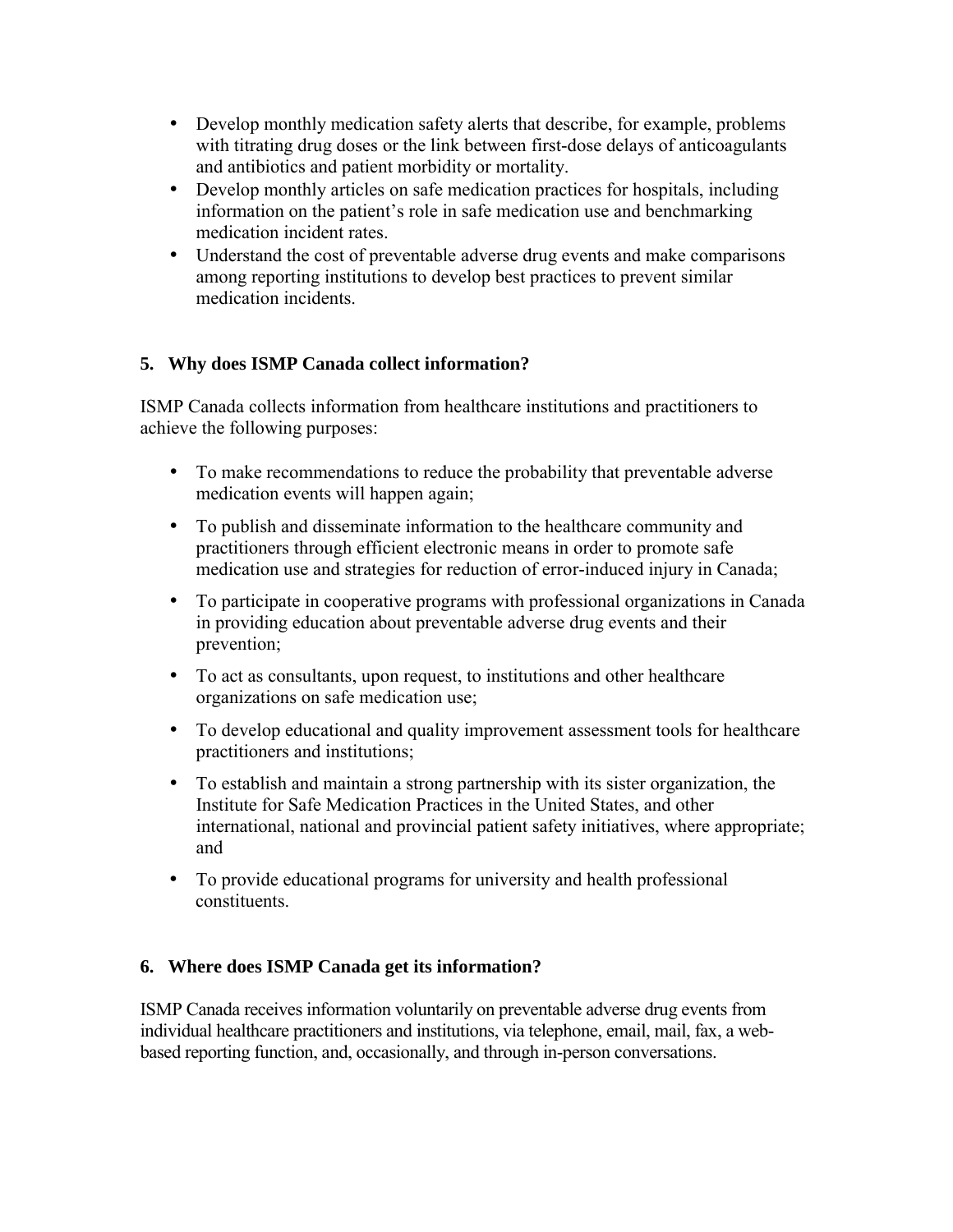#### <span id="page-4-0"></span>**7. Why do healthcare practitioners (nurses, family physicians, healthcare institutions, etc.) provide ISMP Canada with information on medication errors?**

To reduce the likelihood of a medication error happening again, healthcare practitioners are encouraged to report medication incidents, near-incidents or hazardous conditions to ISMP Canada. These include but are not limited to administering the wrong drug, strength or dose of medications; confusion over look-alike/sound-alike drugs; incorrect route of administration; calculation or preparation incidents; misuse of medication equipment; and incidents during prescribing, transcribing, dispensing, and monitoring of medications. Monthly medication safety alerts, monthly articles on safe medication practices, and case studies are published by ISMP Canada to alert healthcare practitioners about recommendations to prevent medication incidents.

# **8. What types of information do healthcare practitioners share with ISMP Canada?**

All information received by ISMP Canada is provided *voluntarily* by individual healthcare practitioners and institutions. ISMP Canada receives two types of information:

- 1. Non-identifiable information about a preventable adverse drug events, such as:
	- descriptions of the incident or preventable adverse drug reaction;
	- whether or not the incident was an actual medication accident (reached the patient) or is a potential incident that was discovered before the medication reached the patient;
	- patient outcome;
	- type and size of healthcare institution where the incident occurred (e.g., hospital, private office, retail pharmacy, drug company, long-term care facility, etc.);
	- names and dosage form, concentration or strength, and other relevant information concerning the medication involved;
	- a description of how the incident was discovered; and
	- recommendations for preventing similar incidents in the future.
- 2. Personal information about a preventable adverse drug event, such as:
	- specific information on the patient's medical condition and the effects of a preventable adverse drug event;
	- the types of healthcare practitioners involved in the incident;
	- institution-identifiable information; and
	- the reporter's contact information, including: name, address and place of work, which is provided *voluntarily* to ISMP Canada. If ISMP Canada receives this information, it may be invited to work jointly with reporting healthcare practitioners and institutions to investigate a specific incident (called a "root cause analysis") and provide recommendations for avoiding similar incidents in the future.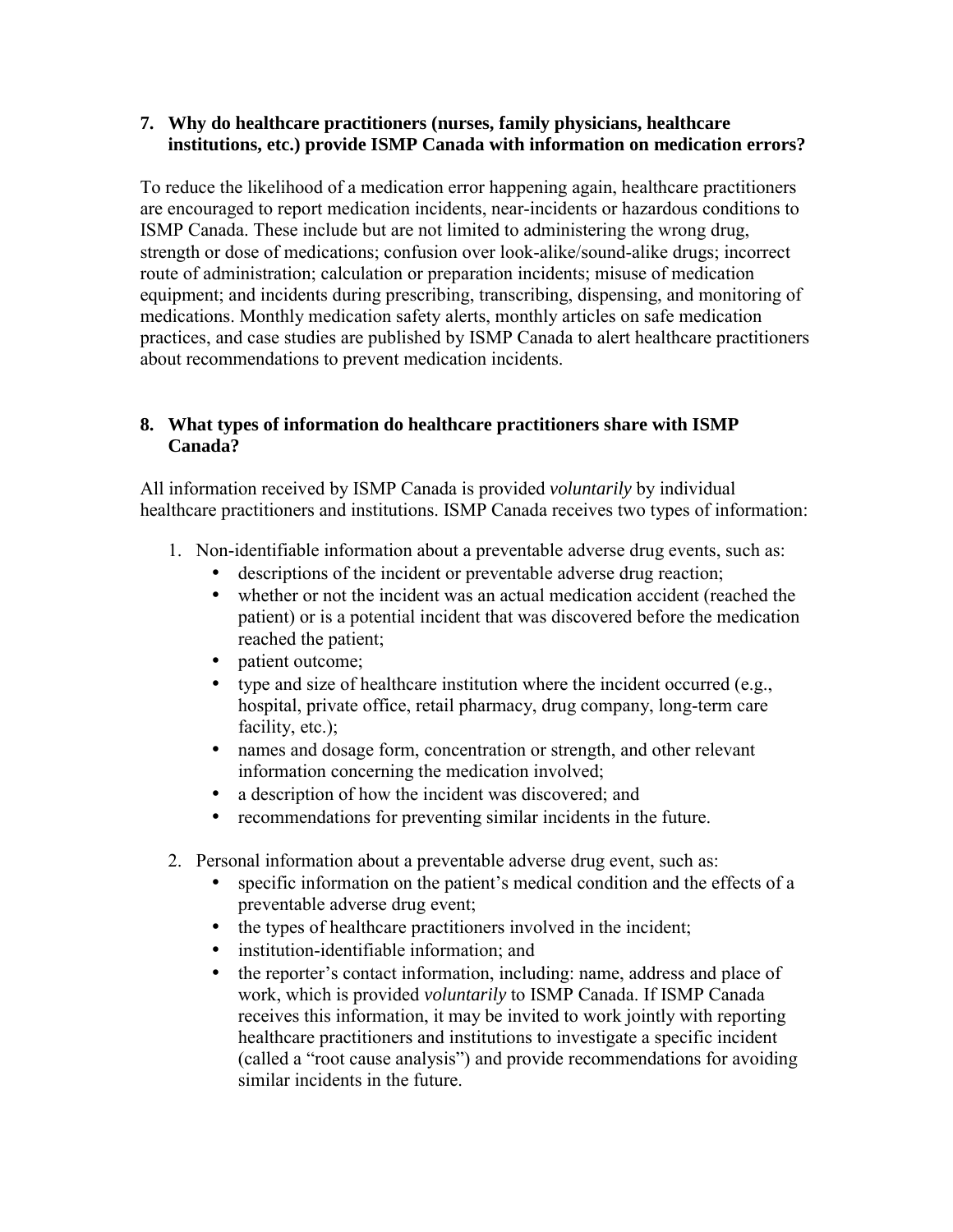#### <span id="page-5-0"></span>**9. Does ISMP Canada collect patient identifiable information related to preventable adverse drug events, such as name, address, or postal code?**

No – Never. ISMP Canada requests that all identifying information about patients be removed *prior* to it being shared with ISMP Canada. Individual healthcare practitioners may choose to provide their contact information for the purpose of allowing ISMP Canada to carry out follow-up investigations or to clarify information relating to a specific preventable adverse drug event reported by the individual healthcare practitioner or institution.

In some cases, the circumstances of a specific medication error are so unique that it may be possible for ISMP Canada to infer the identity of the institution involved in the incident. ISMP Canada has a privacy policy in place to ensure such information is not used without the consent of the institution in these cases. Finally, there may be some incidents when a patient chooses to "go public" with a medication error they experienced – or that a family member experienced. In such cases, ISMP Canada may learn the identity of a patient involved in a specific preventable adverse drug event through the media. This information would then be considered part of the "public domain". However, ISMP will never publish patient names in its reports or refer to patients by names in its meetings, press conferences or other publications even when a patient's name is in the public domain.

# **10. How does ISMP Canada protect information that someone might be able to use to identify an individual?**

ISMP Canada only discloses or publishes aggregated (anonymously grouped together or summarized) information in a manner designed to ensure that individuals and institutions cannot be identified. ISMP Canada aggregates information to levels that do not permit individuals and institutions to be identified, which requires a minimum of three observations per data cell or element. In cases where observations are less than three per data cell or element, ISMP Canada will obtain permission from the reporting healthcare institution or practitioner before disclosing or publishing information on the incident.

#### **11. What about healthcare practitioners and other individuals who report medication incidents? Do you collect their contact information?**

Yes, in some cases ISMP Canada may receive and use a reporter's (the person who reports a medication incident) contact information (e.g., name, address, place of work, email address and telephone number) for the purpose of follow-up interviews in the course of an investigation or for the clarification of data relating to a specific preventable adverse drug event. However, the provision of contact information is purely *voluntary* and contact information is not retained by ISMP Canada. Healthcare practitioners and institutions can also submit reports and associated materials anonymously.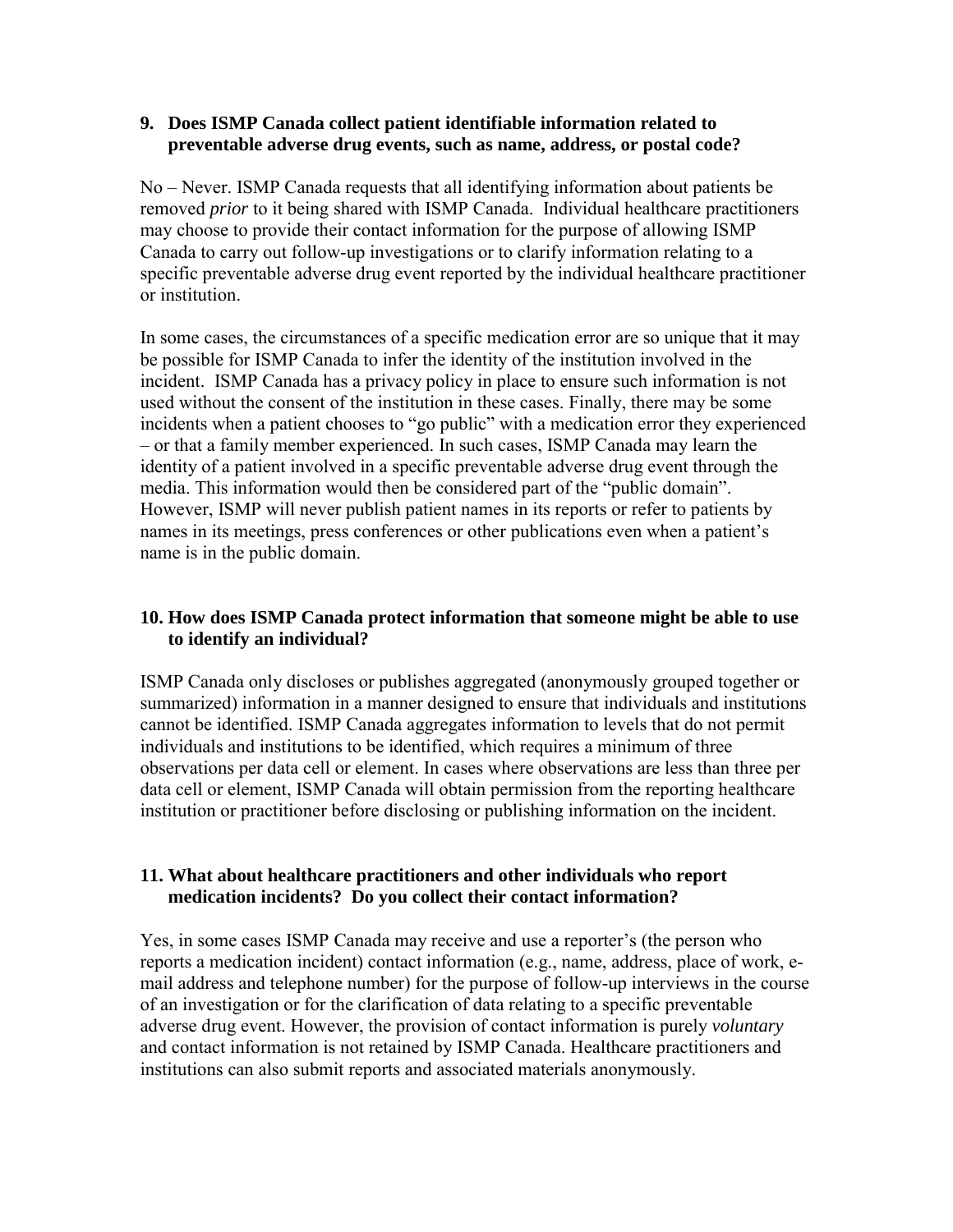#### <span id="page-6-0"></span>**12. What information do you collect about patients from their doctor's office?**

The doctor or other healthcare practitioners involved in a patient's care may make a medication error (or near error), which they then may report to ISMP Canada. ISMP Canada will receive whatever information is *voluntarily* provided by a patient's doctor or other healthcare practitioners and, upon request, use it to conduct an investigation and make recommendations to avoid such incidents from happening again in the future. ISMP Canada will *never* collect a patient's name from their doctor or other healthcare practitioners.

#### **13. What if I do not want my healthcare practitioner to disclose information about a preventable adverse drug event to ISMP Canada?**

Since ISMP Canada only receives anonymous information about patients, it cannot remove information on medication errors from its data holdings at the request of individual patients. However, if you are concerned about your doctor or other healthcare practitioners reporting future information about medication errors to ISMP Canada, contact your doctor or healthcare institution directly.

# **14. Can I see the information ISMP Canada has about me or relating to a specific preventable adverse drug event I experienced?**

ISMP Canada does not retain personal information on preventable adverse drug events. As such, individuals requesting information about a specific medication incident should contact the healthcare institution or practitioner involved in the medication incident. Since ISMP Canada does not retain the names of reporting healthcare practitioners or institutions, the Institute cannot confirm whether a specific individual or institution has reported the particular preventable adverse drug event you experienced.

# **15. How does ISMP Canada protect my information?**

ISMP Canada has implemented a number of safeguards to protect the information with which it is entrusted. These safeguards protect information against loss or theft, as well as unauthorized access, disclosure, copying, use, or modification.

ISMP Canada has three categories of safeguards in place; these categories are:

- *Physical measures*, for example, locked filing cabinets, and restricted access to offices and other areas where ISMP Canada's data holdings are stored;
- *Administrative measures*, for example, the ISMP Canada Privacy Policy, based on Schedule 1 of the *Personal Information Protection and Electronic Documents*